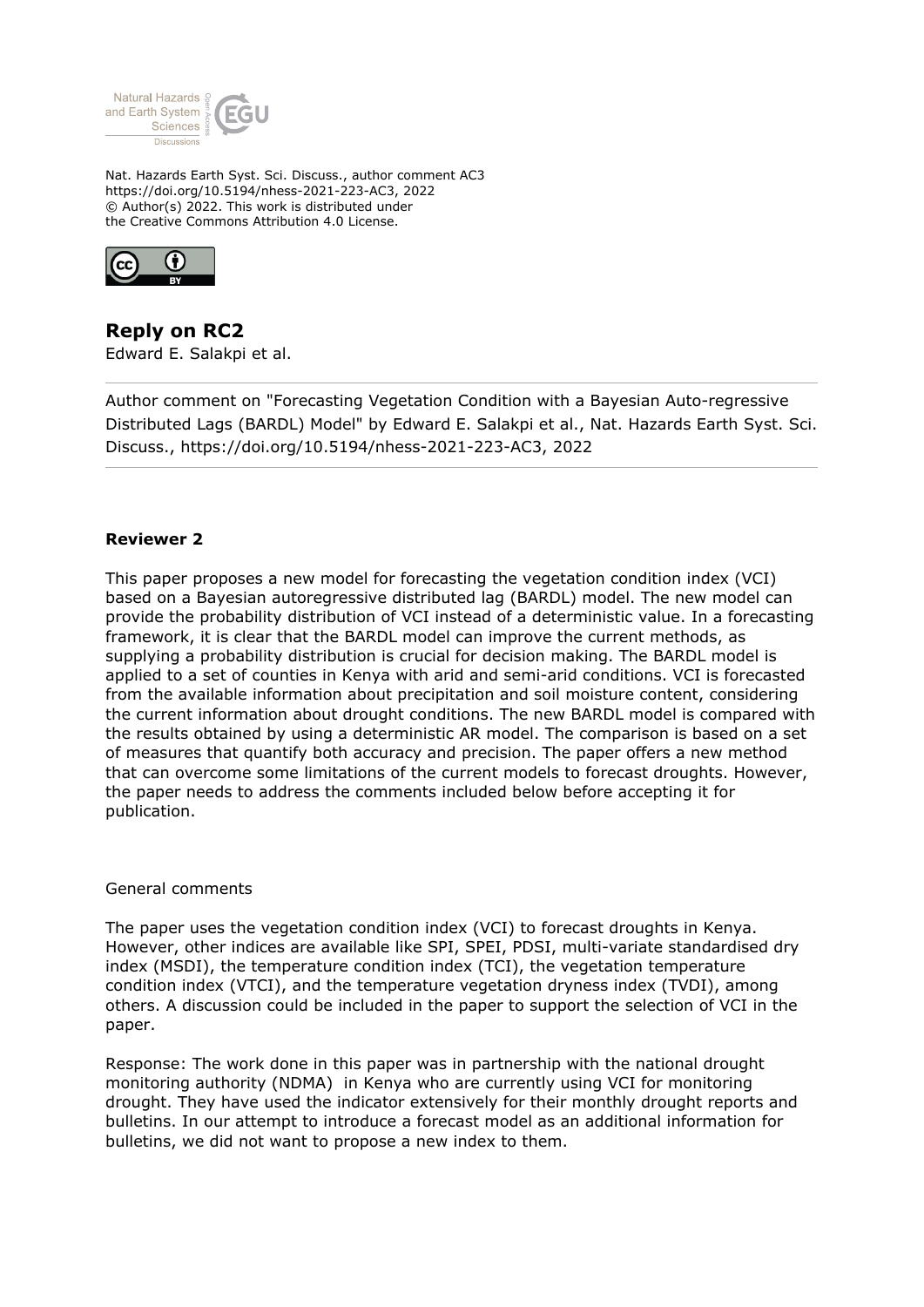The Introduction Section focuses on three existing techniques to forecast VCI: Auto-Regression, Gaussian Processes and Artificial Neural Networks. A longer revision of the techniques used in last years to develop EWS for droughts could be included in this section, as well as other papers that develop similar tools. For example, stochastic algorithms based on different types of Markov Chains, autoregressive moving-average (ARMA), autoregressive integrated moving average (ARIMA) techniques, support vector machines, Kalman filters, multiple regression tree techniques, among others, have been used in last years to forecast droughts.

## **Response: Comment well noted, the section on existing works that use similar tools will be updated with cited papers.**

While the BARDL algorithm supplies a probability distribution, the AR model supplies a deterministic value. Therefore, the comparison between the two models is not straightforward. In the paper, a confidence interval for the AR model is estimated from RMSE and z-score. However, this is a simplified way to estimate the prediction uncertainty, supplying a constant confidence interval regardless the magnitude of both VCI and the explanatory variables. This step is very important to compare BARDL results with AR results in a proper way. In addition, the methodology to compare both models should be clarified in the paper, as it is not clear how most of measures used to quantify accuracy and precision have been applied to the probabilistic forecast supplied by BARDL.

## **Response: Thanks for this comment, the results from the AR model was compared to the means (average) of the forecast distribution obtained from the Bayesian model. We realise this explanation is missing in the paper and will be addressed accordingly together with additional comments.**

The Discussion Section should be rewritten, as in its current form it is mostly a mixture of conclusions with some additional results considering seasonality.

The Conclusions Section could be extended to summarise the main findings of the study.

## **Response: Comment accepted and well noted, the discussion will be restructured so it does not come across as being incoherent. The conclusion will also be rewritten.**

Specific comments:

Abstract: Some sentences could be included in the abstract about the case study used in the paper.

## **Response: Comment accepted and will be fixed**

14: The acronym AR has not been introduced in the paper at this point yet.

## **Response: Comment noted and will be fixed**

30: The acronym USAID is not introduced in the paper and could be explained at this point.

## **Response: Comments noted and will be fixed**

46: The ARDA model has been applied to assess droughts previously, such as Zhu et al. (2018). References to previous studies in which the ARDA technique is applied to droughts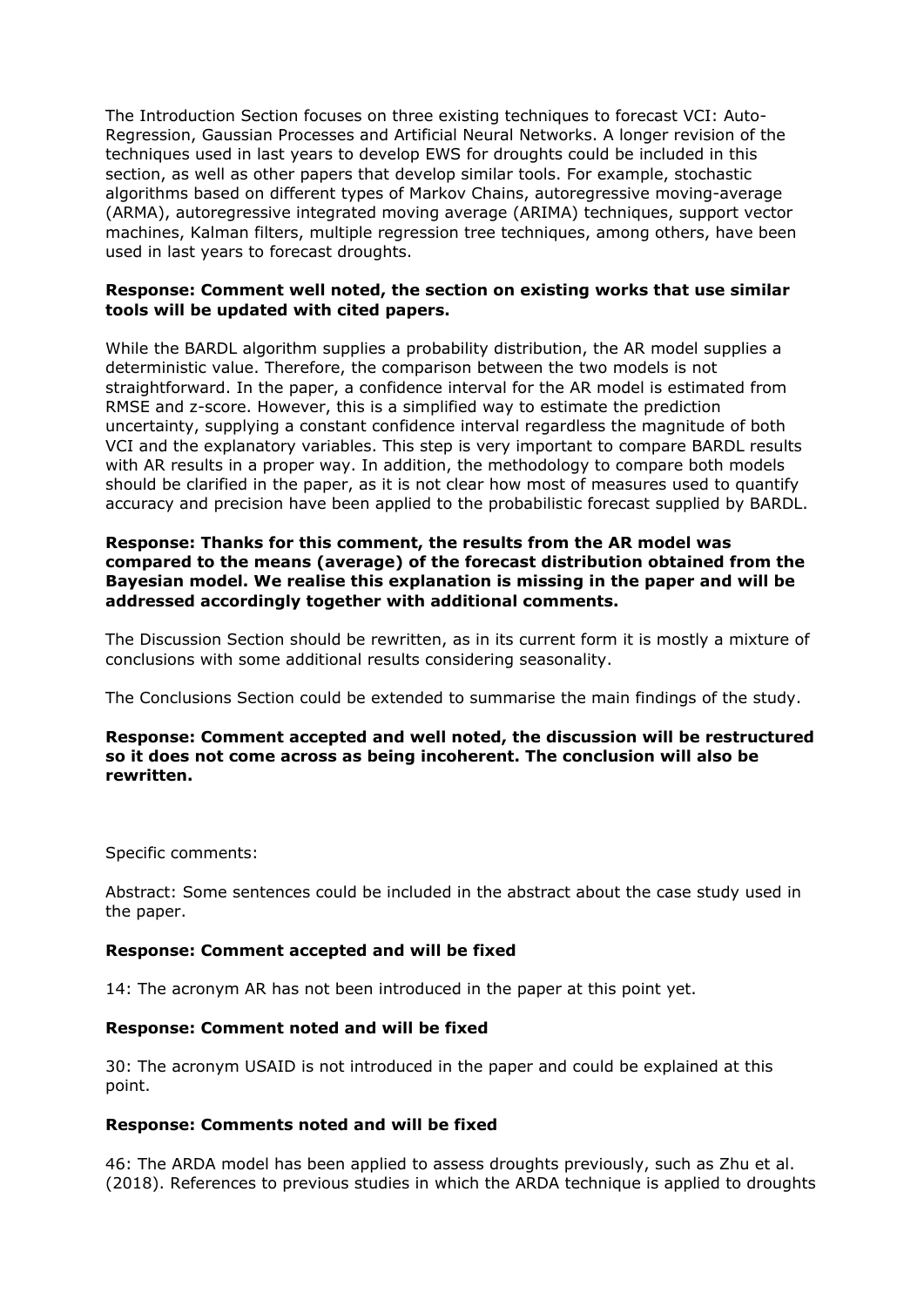should be included in the paper.

# **Response: Well noted will be considered, however, the paper focused on Hydrological Droughts in river basins and not vegetation conditions.**

51: The paper proposes the use of a Bayesian framework in the ARDA model to incorporate the prior knowledge about model parameters in the analysis, obtaining a probability distribution for VCI results. Bayesian networks have been also applied to develop a long-term drought forecast (Shin et al., 2019), supplying probabilistic results that can assess forecast uncertainties. A discussion could be included in the paper, stating the benefits of a BARDL model compared to Bayesian networks.

# **Response: Comment noted and will be considered however, the results in this paper are also for Hydrological drought and not comparable to agricultural drought indicators.**

Section 2.1: Some information about the number of counties considered in the study could be included in this section, as well as the number of counties that are arid and semi-arid. In addition, some information about the area in km2 that is considered in the study could be useful for the reader.

## **Response: Comment accepted and well noted, more details on this will be included**

70: 'estimates' should be changed to 'estimate.

# **Response: Comment well noted and will be fixed**

98-99: The description of NVIi and NDVIi variables should be included in this paragraph too.

# **Response: Comment well noted and will be fixed**

103-104: 'long term' should be changed to 'long-term'.

# **Response: Comment well noted and will be fixed**

111: The acronym AR has been introduced in the paper above.

# **Response: Comment well noted and will be fixed**

118: A discussion could be included about the selection of the OLS method for estimating parameters of ARDL. Some other methods are also available.

## **Response: Comment not too clear because OLS was not used for the ARDL in this paper.**

131 – Eq. 3: The variable subscripts should be revised in Eq. 3. Dt-q seems to be the drought indicator in a constant time step t-q, which seems to be constant in the first summation regardless the value of i. Similarly, Pt-p and St-p seem to be constant values in the summations. In addition, the regression coefficients are also constant values in the summation, though they could change in terms of i. A discussion should be included about the use of constant values in summations.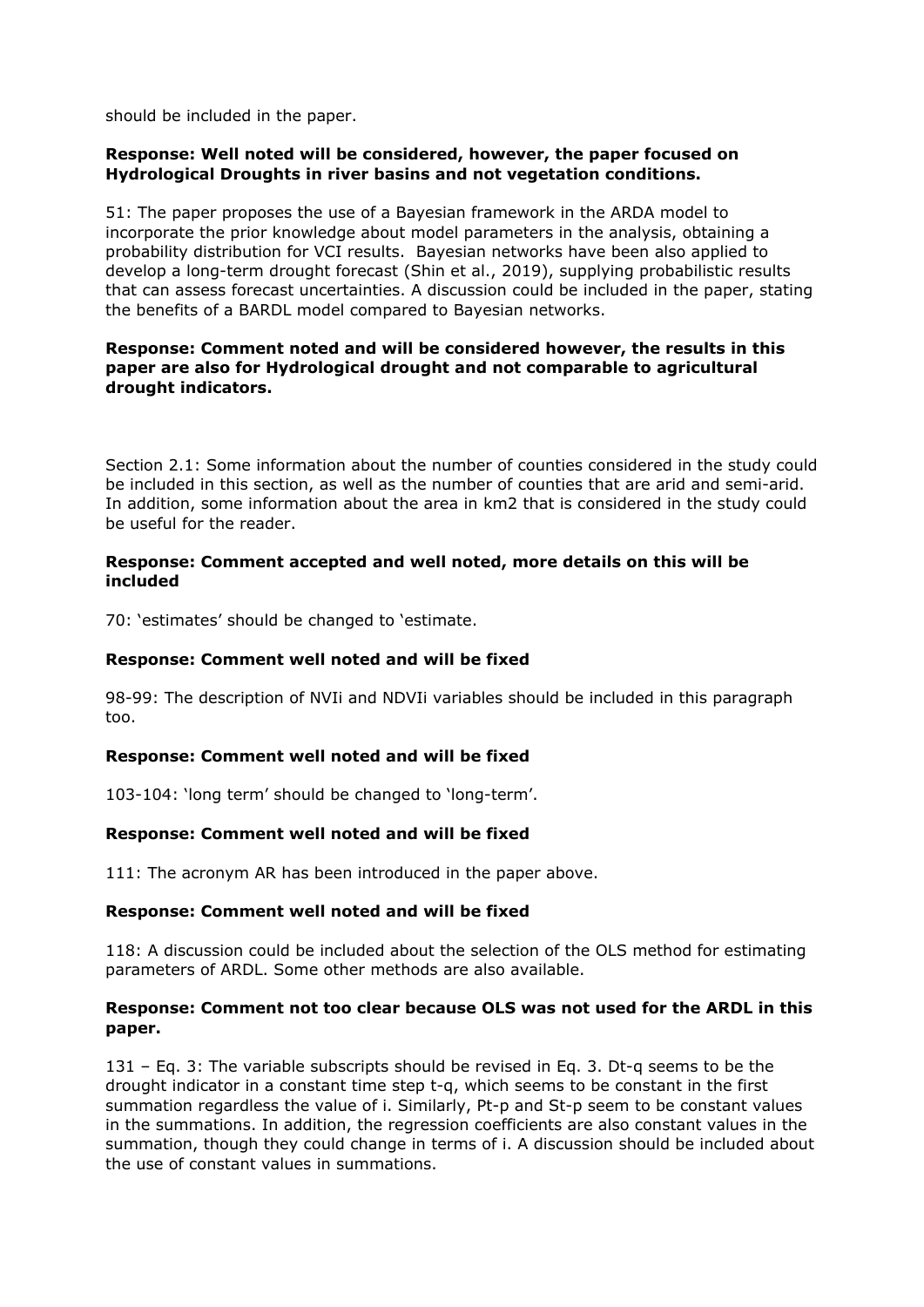# **Response: Comment well noted and will be fixed**

137 – Eq. 4: How does Xt-i represent several variables? How can i vary from 0 to i?

## **Response: Comment noted, these subscripts represent lagged order of the input variables, but it will be amended to make it clearer in the paper**

143-146: The variable theta should be explained to readers in this paragraph.

### **Response: Comment well noted and will be fixed**

145-146: The term P(Xt) is ignored because it is difficult to compute. This is not a proper statement for ignoring a variable in a research paper.

### **Response: Comment noted this statement will be better explained**

152-154: An analysis should be done to fix the distribution function that best characterises the regression parameters. Why mu is set to 0 and sigma to 0.5?

**Response: This parameter was selected after the model optimisation (grid search) process was done. Thes 'mu' and 'sigma' were selected because these parameters gave the best forecast results and with minimum error. This will be better explained in the paper**

153-154: Something is missing in this sentence.

### **Response: Comment noted and will be fixed**

164: This is not the standard form of AIC.

#### **Response: Comment noted and has been fixed**

161-163: Some figures could be included in the paper to show how a time lag of 6 weeks obtains the best AIC and R2 results.

#### **Response: Comment noted, the figures will be added**

168: What is i? What is y hat?

#### **Response: Comment noted these will be explained**

176: The R2 measure of Eq. 9 is not a good measure to quantify accuracy of forecasts.

**Response: We considered the R2 score for the work because in addition to the knowing deviation of the forested values from observed values (RMSE) we also needed to test the goodness of fit or the variation in dependent variables captured or explained by the model.**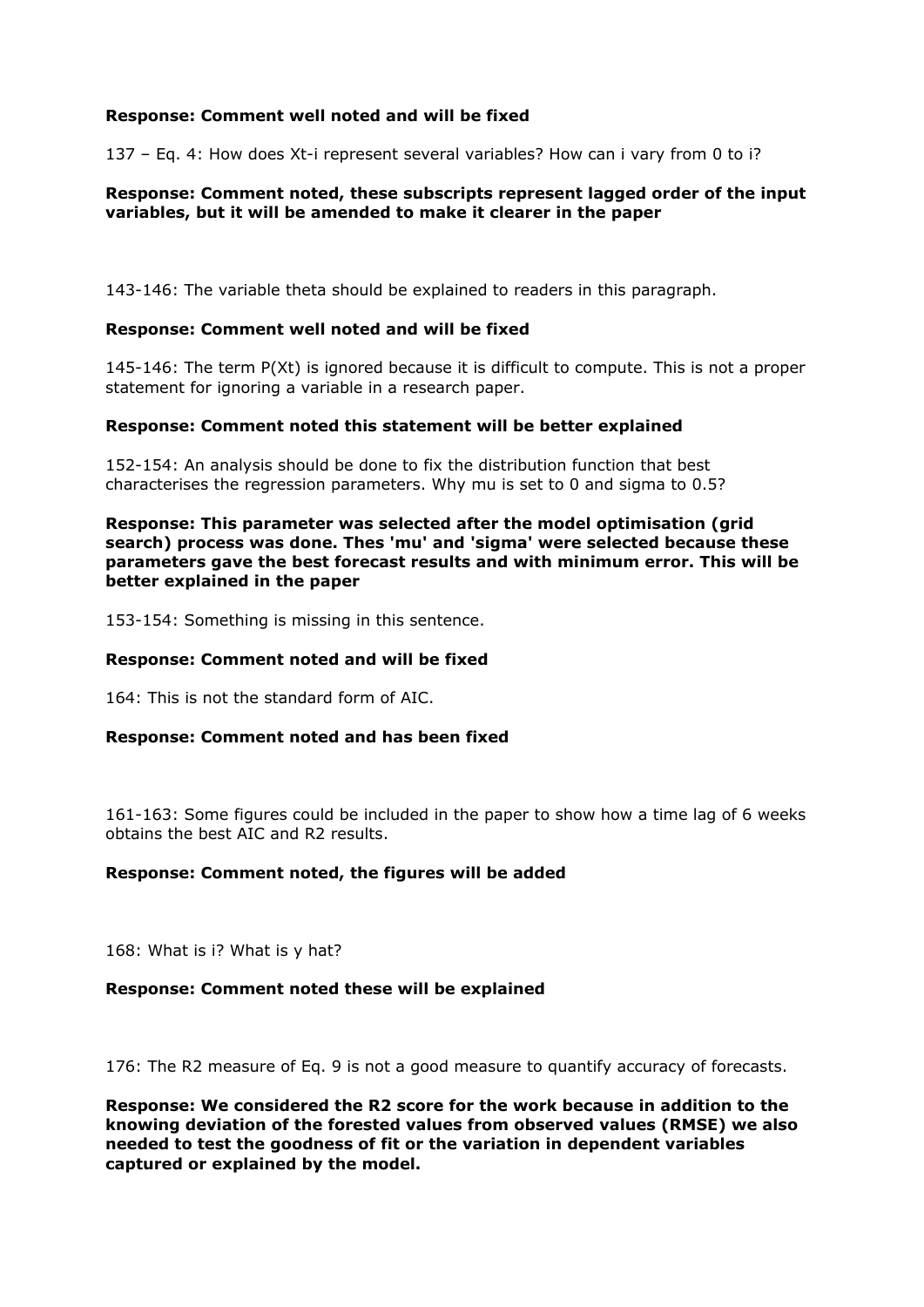188-189: What is m?

## **Response: Comment noted and will be fixed**

196: 'inputs' should be changed to 'input'.

### **Response: Comment noted and will be fixed**

213: How r, R2 and RMSE are calculated for the BARDL model? The BARDL model supplies a probability distribution, but observations are deterministic.

## **Response: To determine these metrics the mean of the forecast probability distributions were used. This will be made clear in the paper.**

214: R2 is not a good measure of forecast accuracy. RMSE is more adequate than R2. Therefore, the gain in performance metrics could be assessed with RMSE. However, the BARDL model supplies a probability distribution of VCI. How do you obtain a RMSE value from the comparison between probability distributions and deterministic values of observations?

**Response: We used the R2 because we needed to test the goodness of fit and the variation in dependent variables captured or explained by our model. The R2 and RMSE values were determined with the means (Average) of the forecast probability distribution.**

Figure 3: What do the coloured lines mean?

**Response: The contour lines represent the density and bins of the joint distribution plot. A detailed explanation of this will be added to the paper to make it clear to the readers.** 

222-224: The R2 values do not correspond with the values shown in Table 2.

### **Response: The R2 values do not correspond because table 2 is showing R2 values for the separate Arid and Semi-Arid zones and not the overall as seen in the figure.**

Table 2: This table could be summarised in a figure.

#### **Response: Comment noted, and will be considered.**

229-231: The table in Appendix A could be summarised in a figure and included in the main text of the paper, in order to analyse the comparison between the two models. The results included in Table 1 show that PICP values are smaller for AR than for BARDL,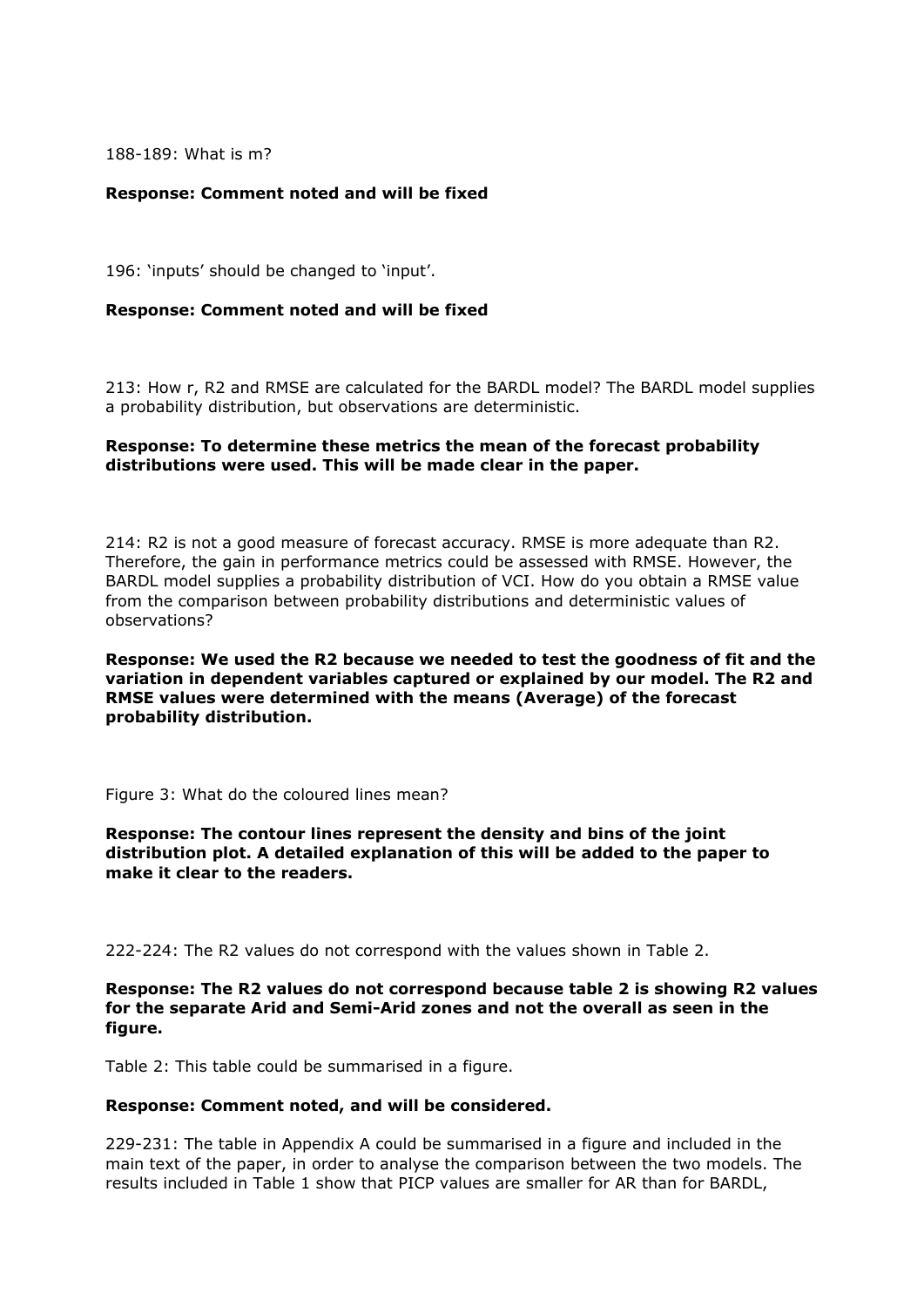meaning that a greater number of observations are out of the confidence intervals for BARDL. This result should be discussed in the paper. In addition, most of PCIP values for the BARDL model are smaller than 94-96 %, in contrast to the statement of line 229.

## **Response: Comment noted, the details will be discussed**

Figure 5: Please use the same y-axis scale in each row to compare the AR and BARDL results. The dashed line of the left column differs from the dashed line of the right column, though observations do not change. The green line represents the forecast. What is such a forecast for the BARDL model given that it supplies a probability distribution?

### **Response: Comment well noted, the y-axis will be set to the same scale. The difference in the dashed line is due to the shift in time-series data when creating observed led time datasets.**

235: A drought is forecasted when VCI3M values are smaller than 35. This is straightforward for the AR model, as it is deterministic. However, how do you apply this criterion to the BARDA outputs considering probability distributions?

### **Response: Comment noted, the criterion was applied to the mean of the forecast distribution from the bayesian model.**

### **We have noted that details on the use of the mean forecast distribution model evaluation are missing the narrative and will be addressed.**

251-253: The BARDL lines lie above the main diagonal of the reliability diagram. This means that the probabilities supplied by the BARDL model tend to underestimate droughts. A comment about this point should be included in the paper.

### **Response: Comment noted, this was an omission in the paper and the details on this have now been outlined in the paper.**

253-256: The sharpness diagrams are mostly flat for 10 and 12 weeks. The low values close to 1 means that the BARDL model is not able to forecast droughts. Therefore, the BARDL model is useful to forecast droughts with 6 weeks ahead but it is not for 10 and 12 weeks. A comment about this point should be included in the paper.

## **Response: Comment well noted, the details on this point will be outlined.**

Figure 7: The sharpness diagram should plot percentages in the y axis.

## **Response: Comment well noted, will be fixed**

266-276: These two paragraphs could be moved to the Conclusions Section.

#### **Response: Comment well noted, will be fixed**

273-274: The Authors state that the BARDL model gains 2 weeks based on the results of R2. However, more measures should be taken into account to conclude such a statement.